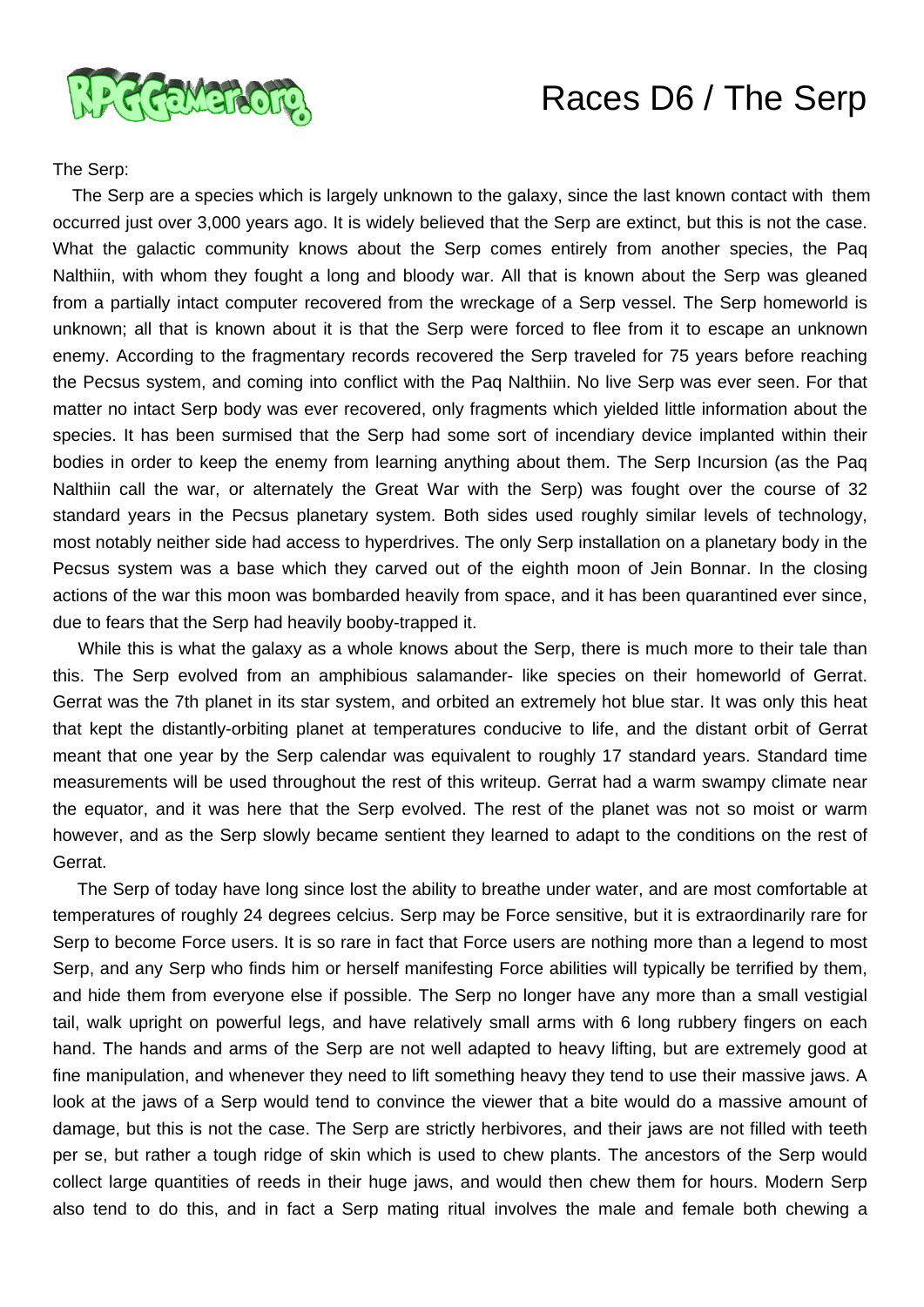particular type of plant for roughly 3 hours. Serp tend to mate for life, with the female laying eggs, and the male fertilizing them and keeping them in a pouch for 4-5 months before the eggs have developed a hard shell. At this point the eggs are taken from the male's pouch, and for the next 1-2 months are kept warm, traditionally by the female sitting on them, but since the Serp have developed technology they tend to incubate the eggs using heat lamps. Serp males and females enjoy theoretical equality, but in practice females tend to get slightly better opportunities in Serp society. Young Serp (usually 4-10 from a clutch of eggs survive) are completely dependent on their parents for the first 17-21 years of their lives (imagine that a 17 year old Serp is

equivalent to a 5 year old human), and from this point on they continue to rely heavily on support from their parents for the next 12 years or so. A Serp is considered to be an adult at age 30, and they tend to live to the age of about 110 years old. The extended period in which a Serp is cared for by his or her parents results in very strong bonds with both the parents, and a Serp's brood-mates. In the distant history of the Serp this led to the establishment of many small clans, which were fiercely loyal to their clan-mates. This in turn led to nearly 5,000 years of almost constant clan warfare which embroiled the entire planet of Gerrat.

 Eventually nations of Serp began to emerge in place of the familiar clans. Competition between these nations was fierce, and many wars mark this period in Serp history, as they progressed from a stone age society up through the information age. Once the Serp had mastered industrialization they began slowly to turn away from warfare, and disputes between different Serp nations began to be settled diplomatically, with war eventually becoming the final option to be used when all else failed, rather than the method of choice for settling disagreements. The reason for this shift from violence to diplomacy is unknown, but it has been surmised that as an increasingly sophisticated society developed it became increasingly dependent upon cooperation for survival. Of course the wars that did

erupt in this more advanced era tended to be many times more destructive than those that had erupted previously due to the more advanced weapons technology available to the Serp. Eventually a global council was created which had representatives from each Serp nation. This council functioned much as the United Nations function in real life, except that the Serp council had more real power. The council consisted of an executive board made up of the leaders of the 5 most powerful nations, and an advisory council made up of representatives of all of the other nations.

 The Serp, like many sentient species, soon found that their population was straining the resources of their homeworld. Space was the logical route for expansion, and the Serp constructed a number of ships to extract resources such as minerals from other worlds in the system, as well as sending deep-space probes towards nearby star systems in order to determine whether there were any planets which could be colonized. By the time that any positive reports were received from the probes the Serp nations had already developed space-based naval forces, with each individual nation having as many as several hundred combat

vessels of all sizes. As soon as the first hopeful data was received the Serp council prepared a manned probe which would travel to the promising system, take more detailed information, and return with samples of local flora and fauna to be fully analyzed. Before this probe was even launched construction began on a number of large colony ships. Each of the 5 nations on the executive board was required to provide majority funding for one of the massive vessels. Each of these boxy 8 km long ships would be capable of carrying and supporting 280,000 colonists, plus over 6,000 crew for the several decades-long journey that they were expected to make.

When the second probe returned from the planet, which had been dubbed Gerrat Eenark (roughly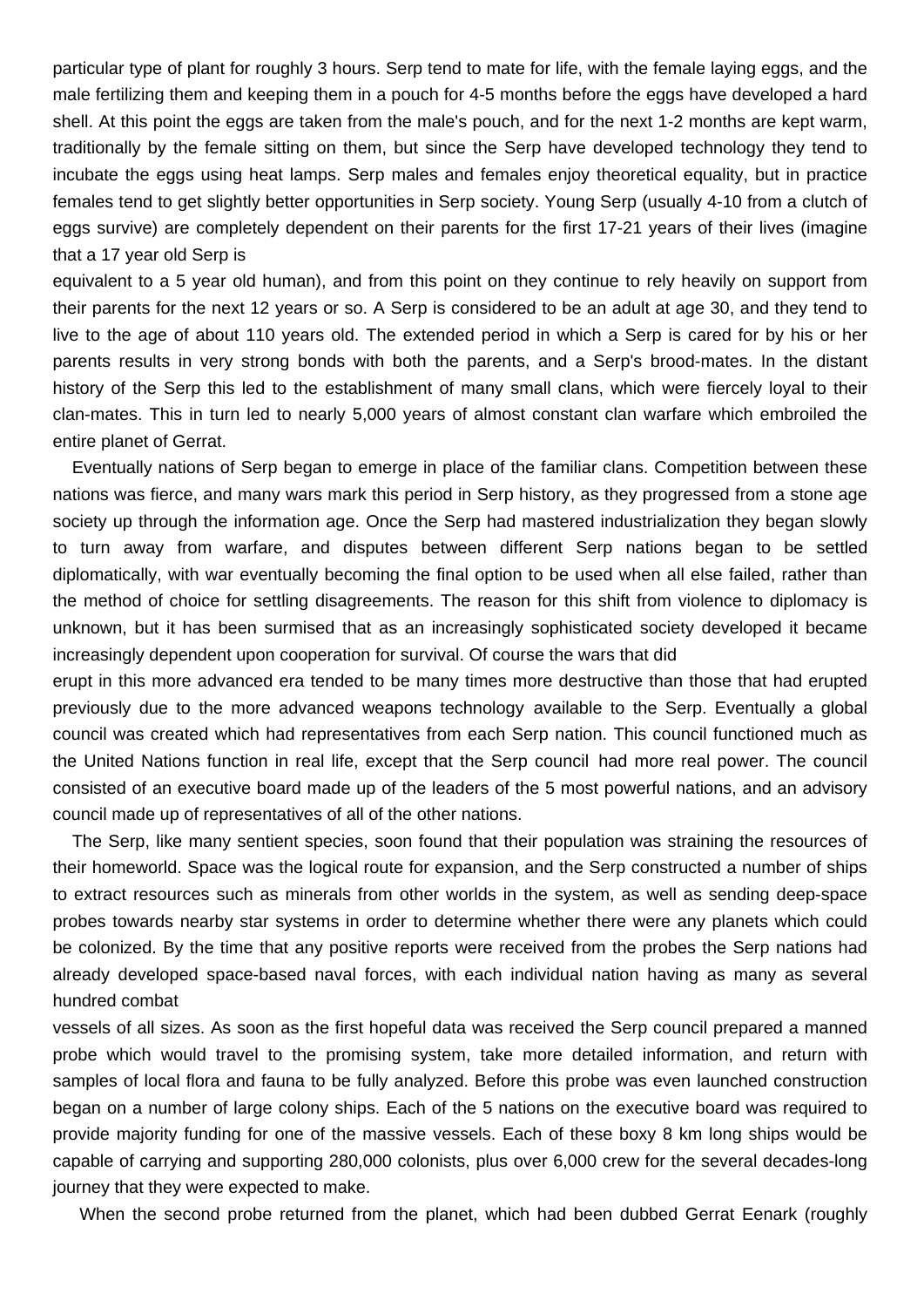translated as Gerrat Hope), the crew of the small ship were unaware that they had been followed. It seems that Gerrat Eenark was not uninhabited, but was actually the home of a paranoid subterranean species. This species (whose identity has never been discovered, since the Serp simply called them the Enemy) believed that the Serp were a threat to them, and so sent a scouting force to find the Serp homeworld. The level of technological sophistication of the Enemy is unknown, but the small scouting force, which was discovered

soon after arriving at the Gerrat system, was powerful enough to cause severe damage to the fleets of many Serp nations. After this surprise attack the Serp, never ones to back down from a fight, stepped up production on their common combat vessels, as well as on the colony ships, only the colony ships were now intended to serve as troop transports in order to take the war to the home of the Enemy. Just as a massive allied Serp fleet was preparing to exit the Gerrat system an Enemy fleet, one significantly larger than the previous expeditionary force, arrived in the system. Those elements of the Serp navies which had been designated to remain behind and defend the homeworld moved to intercept this Enemy fleet, and were destroyed in short order. The Serp assault fleet, which had been on an entirely different vector from the incoming Enemy fleet, and which had remained undetected, wheeled around in an attempt to intercept and destroy the Enemy. By this time it was too late however, and the Enemy fleet had reduced the surface of Gerrat to slag using huge mass drivers to cause repeated asteroid strikes. The assault fleet received a final message from the Serp council ordering them to flee the system so that the species would survive.

 The Serp fled the system in a random direction so as to throw off any possible pursuit, regrouping a few weeks later to try to head towards a planetary system which might be hospitable. For the next dozen generations the Serp fleet coasted at sublight speeds from system to system, hoping to find a world to settle. Some Serp had advocated sending many of the smaller ships as scouts to find a viable world, but the military leaders scrapped this idea, saying that the war with the Enemy had proven that the galaxy was dangerous, and that the best chance for the Serp to survive was to stick together. After almost 1280 standard years they arrived in the Pecsus system (note: the Paq Nalthiin of the Pecsus system believed that the Serp had only been traveling for 75 standard years based upon information obtained from a damaged Serp computer. In actual fact the Serp had been traveling for a little over 75 years by the Serp calendar, which translates to 1275 standard years). This was the first system they had arrived in which had a planet capable of supporting them. Unfortunately this planet was already occupied by the Paq Nalthiin. The Serp were tired of fleeing by this point, and somewhat unsurprisingly had no trust for any other species. The decision to invade was made in short order and, ironically, the Serp had become the invading enemy that they had fled from so long ago (well, they hadn't LITERALLY become the enemy they had fled from... You know what I mean).

 The war that the Serp fought against the Paq Nalthiin was extended and bitter. The Serp had become desperate and xenophobic during their flight from Gerrat, and were terrified that the Paq Nalthiin might be able to find a weakness that they could exploit, and so they ordered all of their combat personnel to have incendiary devices implanted into them, and they rigged all of their vessels with high explosives. The incendiary implants were devices which monitored the host's heartbeats (Serp have two hearts, one in the lower abdomen, and one near the throat), and which would ignite if the heartbeats stopped. These incendiaries were specially designed so that they would virtually disintegrate the body of the Serp, while causing little damage to the surrounding area. The idea was that this would prevent the Paq Nalthiin from studying the bodies of any Serp killed in combat. The reason behind setting the incendiaries to cause little damage to surroundings was that many Serp were expected to be killed on thier own ships, and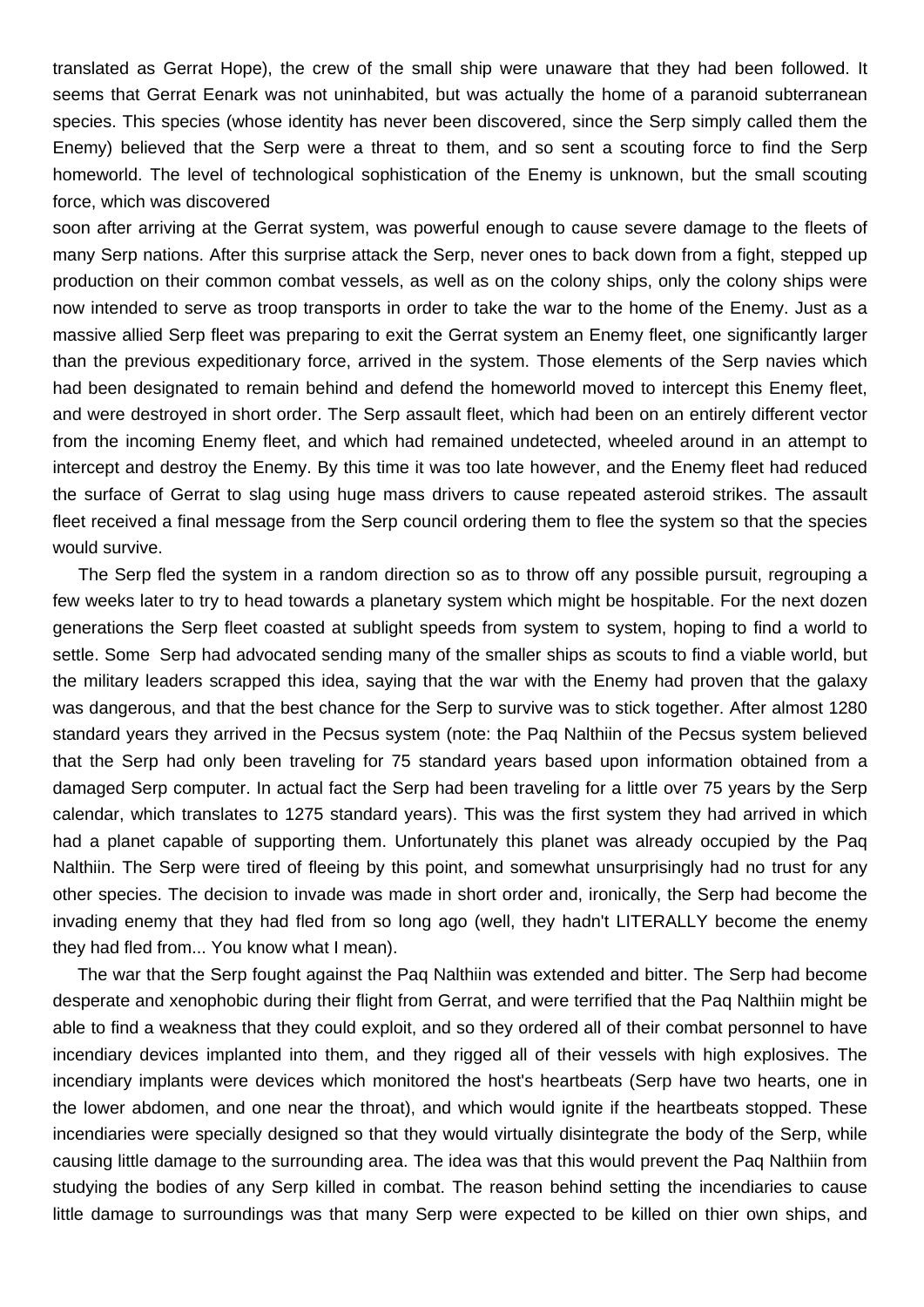having one of these deaths cause a hull breach was unacceptable. The idea behind rigging their ships to explode was similar in that it was supposed to reduce the vessel to slag from which nothing could be learned, but there was one major difference: this modification was specifically designed to cause as much damage to the surrounding area as possible. The explosives were set to go off on a time delay if the ship lost power. In at least one case this destroyed a Paq Nalthiin vessel which had docked with a disabled Serp destroyer in order to board her.

 The Serp set up a base on a moon of the gas giant Jein Bonnar. In the final years of the war the Serp heavily boobytrapped the moon with explosive and radioactive devices in order to discourage any invasion. This strategy has worked, and the moon is considered off-limits even to the current day by the Paq Nalthiin. What the Paq Nalthiin don't know is that the Serp rigged enough explosives in the core of the moon to set up a chain reaction which would shatter the entire moon. The base on the moon served not as the command center for the Serp fleet, as the Paq Nalthiin assumed, but was actually a mining operation. The Serp had slightly better sensor equipment than the Paq Nalthiin, and had discovered relatively large quantities of radioactive ore, as well as more common metals deep beneath the surface of the moon. Knowing that their limited resources would be a problem if they were forced to fight a war of attrition the Serp set up an operation on the moon. The moon would mine the ores important to the war effort, and they would then ship the ores back to the 5 giant colony ships which were hiding in an extreme cometary orbit. The colony ships, always designed to be self-sufficient, were equipped with massive factories and refineries, and so the Serp were able to replace destroyed ships.

 Unfortunately for the Serp their ability to replace destroyed ships was not equal to the rate at which their ships were taken out by the Paq Nalthiin. The Serp resorted to increasingly desperate tactics, such as seeding the atmosphere of Gor Vandar with biological agents to destroy life, and using 'shatterdrones,' ships which were largely automated, and packed with even more heavy explosives than most Serp vessels. Shatterdrones would be piloted by a few brave Serp into Paq Nalthiin formations, and simply explode, causing massive damage to all nearby ships, as well as flooding the area with hard radiation. Eventually even these tactics could not turn the tide for the Serp and after a protracted battle above the Serp moon base those remaining Serp elements were forced to limp back to their colony ships and flee once again. In a piece of calculated misdirection the Serp used the few shatterdrones that they had remaining to convince the Paq Nalthiin that they had not fled the system. The Paq Nalthiin were led on a game of cat and mouse as the Serp pilots of the shatterdrones sacrificed themselves so that their enemies would be convinced that no Serp had survived to flee. In fact the vast majority of the Serp escaped, but this is only because most of the Serp, those aboard the colony ships, never entered the Pecsus system. The colony ships, while dwarfing all of the Serp's heaviest cruisers, had virtually no weaponry. The actual fighting

force fielded by the Serp was reduced to less than 20% of its original size by the time the Serp fled from Pecsus. This is despite all of the replacement ships which the Serp built during the war.

 In the years since the Serp fled from the Paq Nalthiin they have coasted through the void at sublight speeds, following much the same pattern as they had before their discovery of Pecsus. The only difference in the behavior of the Serp has been that on the few occasions when they have discovered systems with habitable planets they have discovered to their dismay that the systems were already colonized by other sentient species, and they left the systems alone rather than try to invade. The reason for this is simple: the Serp are very aware that they cannot afford to engage in another war which they might not win. The Serp fleet is still fairly impressive in terms of numbers, but the Serp have advanced little in the thousands of years they have spent traveling slowly from system to system, and their fleet is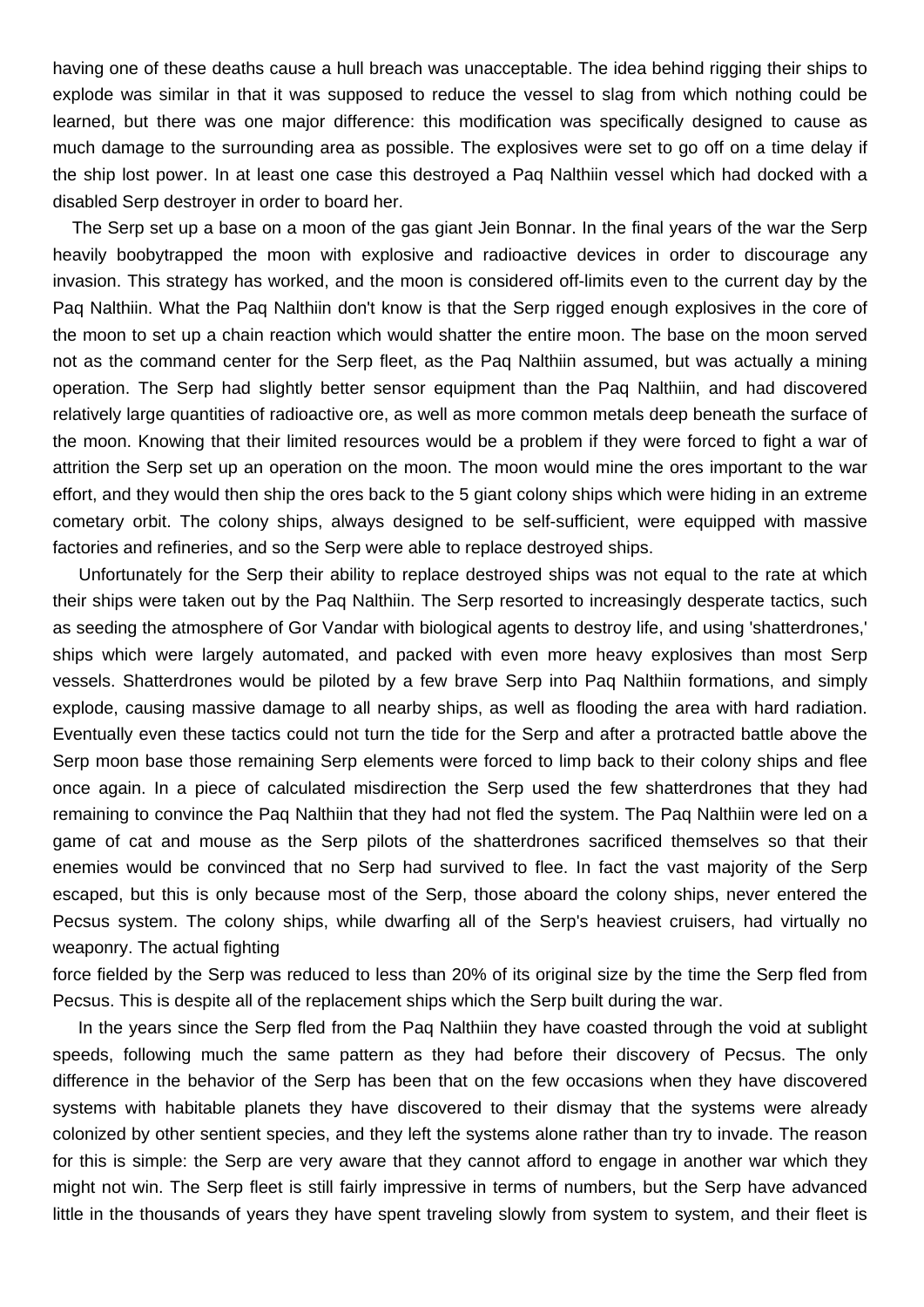far behind the galactic standard of technology. To say that the Serp have not advanced is a bit of a fallacy however, since they have advanced technologically, but not in most of the fields that this advancement tends to be measured. The one area of technology in which the Serp excel is recycling. This is not surprising considering that they have survived for thousands of years with virtually no new resources. All of the food which the Serp eat is

hydroponically grown, all the water they drink is filtered from waste products, all of the air that they breathe has been recycled through scrubbers. When Serp die their bodies are processed to extract nutrients which will help grow the food plants in the hydroponics labs. Serp recycling has become so efficient that over 99.5% of all waste is recycled in one form or another.

 The Serp are ruled by a council which is based upon the council which used to rule their homeworld. Since each of the 5 major Serp nations that made up the executive board of the old planetary council was responsible for building one of the massive colony ships, each colony ship is now considered to be a separate 'nation' and each provides 1 representative to the executive board, as well as 5 other representatives to the rest of the council. All of the smaller ships are considered to belong to one or another of the nations, and are divided as evenly between them as possible. When the Serp fleet was originally formed it was divided evenly between the 5 colony ships, but the Serp forces were decimated during the war with the Paq Nalthiin. According to the Serp laws each nation is responsible for replacing its own ships under normal circumstances, but the war with the Serp was a joint Council-led operation, and so it was decided that the losses of ships should be shared equally between the nations. As a result of this many ships were reassigned from one nation to another after the war. This created a certain degree of bad blood between the nations since the Shoonat and Grinaar nations, who had lost the fewest ships during the war, felt that they were paying for mistakes made by the other 3 nations. The Suloit, Charnatto, and Krinuut nations, on the other hand, felt that they had borne the brunt of the fighting, and that their heroic service to the Serp as a whole should be recognized. This resentment has continued to a certain extent to the present day, and although it is much reduced now these emotions continue to dominate Serp politics.

 Serp society has changed somewhat during their long journey between the stars. Whereas before the Serp were very fragmented; owing loyalty to family first, clan second, nation third, and the species last; they have been forced to become more united. The old rivalries between the nations still exist to a certain extent, and some new rivalries have surfaced, but the Serp have become adept at working together well despite their differences. In fact many of the old ties have been broken down entirely. Many of the Serp on board the fleet at the time of the departure from Gerrat were from nations other than the 5 major nations which had commissioned the colony ships, and these Serp were simply absorbed into the 5 nations after the destruction of the homeworld. During and after the war with the Paq Nalthiin national ties were broken down again because the council would often require Serp from one of the 5 nations to join one of the other nations in order to keep each nation strong and healthy. This caused a period of some civil unrest, as those Serp being absorbed into new nation frequently resented being forced to leave their homes, and other Serp tended to view the newcomers with some distrust. Eventually this changed however, and the Serp nations today are relatively stable, with little immigration from one nation to another. The Serp clans have been abolished wholesale, but the strong family ties between related Serp still exist despite, or perhaps because of, the extremely communal nature of life aboard the colony ships. All Serp eggs are incubated in huge incubation chamers on the colony ships after they are removed from the father's pouch, but the parents of an egg can tell by smell which egg is theirs. The importance of family to the Serp is reflected in the fact that most titles of authority are derived from the Serp words for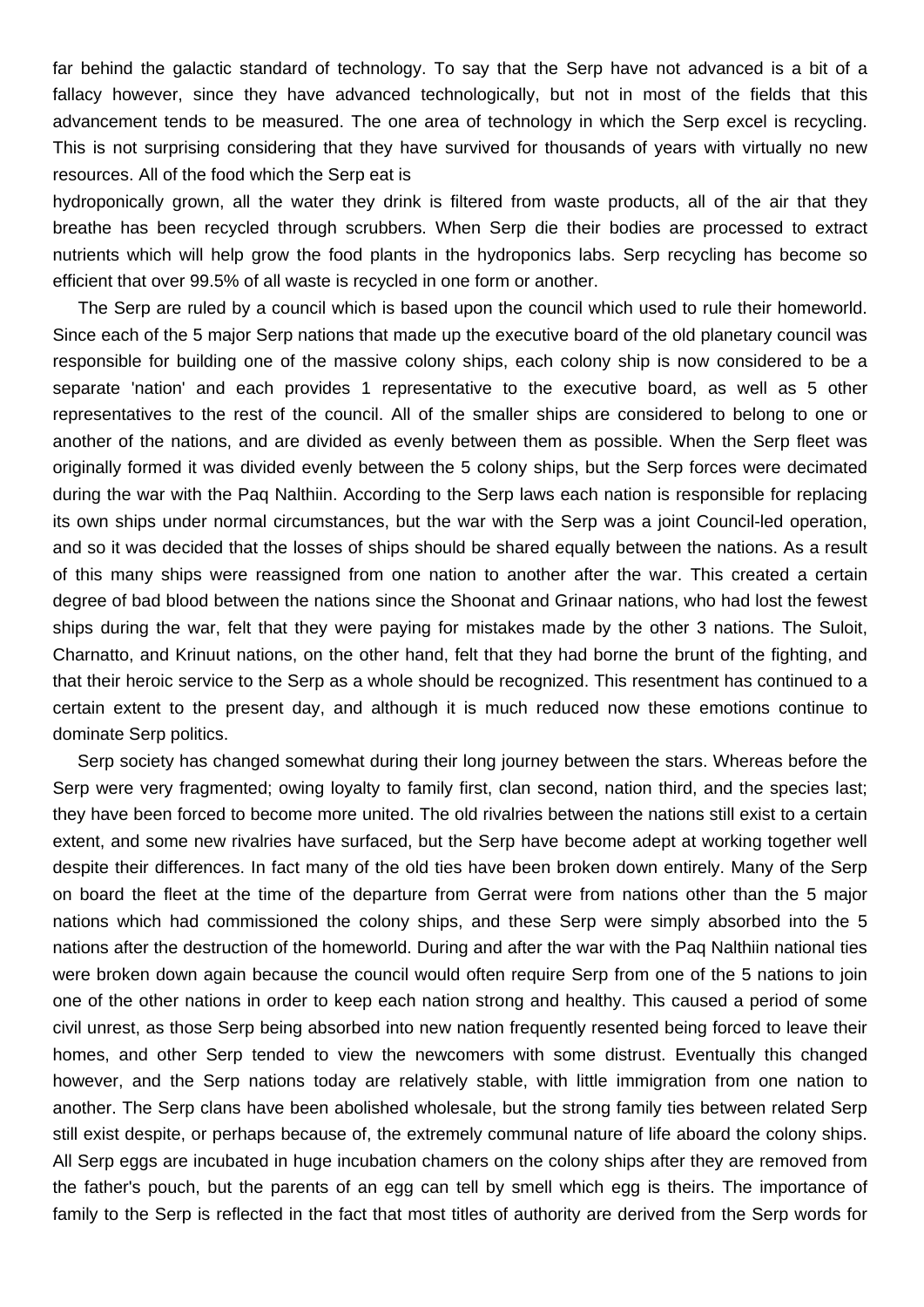mother and father.

 There have been various movements in Serp history, typically appearing when the fleet passes by a life-bearing system, in which dissident Serp have lobbyed to invade and secure a new homeworld, rather than spend an eternity fleeing from all life. This is possibly the most destructive social problem in Serp society, as it is a recurring issue which tends to pit Serp violently against one another. In the past few centuries this movement has been gaining more and more popularity, and

more sympathy amongst the council. If the Serp were to encounter a life-bearing world today there is no telling what would happen (hint hint... adventure ideas here...).

 Some ways to use the Serp in your campaign include having the PCs dropped out of hyperspace by the mass of the huge colony ships, and then have the paranoid Serp capture them. The PCs will either have to convince the Serp to let them go (which should be difficult in the extreme, especially considering the Serp don't speak any language known to the galactic community), or make a fighting escape, fleeing from Serp soldiers and evading fire from Serp vessels long enough to jump to hyperspace (assuming the Serp haven't already taken their ship apart to learn from it). Another possible senario involves having the PCs in an isolated star system that the Serp happen upon and decide to invade. Role playing possibilities here are endless. The PCs could organize the inhabitants of the system to fight back against the Serp, who would be outmatched technologically, but would tend to overwhelm the defenders with sheer numbers. Alternately the PCs could try to infiltrate one of the Serp colony ships to try to sabotage it (the colony ships are unarmed, but the loss of one of them would certainly make the Serp think twice about continuing the assault. Of course the PCs would first have to find out that the colony ships exist at all, as they are likely to be hanging back just outside the system). Another option would be for the PCs to run the Serp gauntlet to escape the system and bring back help. Convincing people that some unknown species is mounting a massive assault on such an out of the way target may be difficult. If the PCs know something about Paq Nalthiin history they may realize that the aliens are the Serp, in which case they may go to the Paq Nalthiin Confederacy for help. If they do this the Paq Nalthiin should agree to send a small force to the system to assess the threat. Once the Paq Nalthiin know for certain that the aliens are the Serp they will do everything they can to help. The trick to making this exciting for the players would be to have them involved with the small Paq Nalthiin expeditionary force, a force which would be greatly outgunned by the Serp, and have them try to gather conclusive evidence that the invading force is in fact the ancient enemy of the Paq Nalthiin. Another possible adventure idea would be to have a Darksider (possibly Serp, or possibly a Dark Jedi or Sith who happened upon the Serp in deep space) take control of the Serp and use them for his own purposes. The Darksider could use the Force as well as play on the emotions of the Serp in order to get them to invade virtually any target the Dar Sider desires. The ideal thing for the PCs to do in this situation would be to free the Serp from the insidious enslavement of the evil Darksider, and possibly find a new

homeworld for the Serp... This would be an ideal game for scouts.

These are the ships that the Serp fleet currently contains, eventually I'll make up stats for them:

5 colony ships (length 8047m)

30 assault carriers (length 284m)

55 heavy cruisers (length 326m)

45 light cruisers (length 240m)

125 destroyers (length 165m)

40 frigates (length 140m)

180 fighters (length 23m)